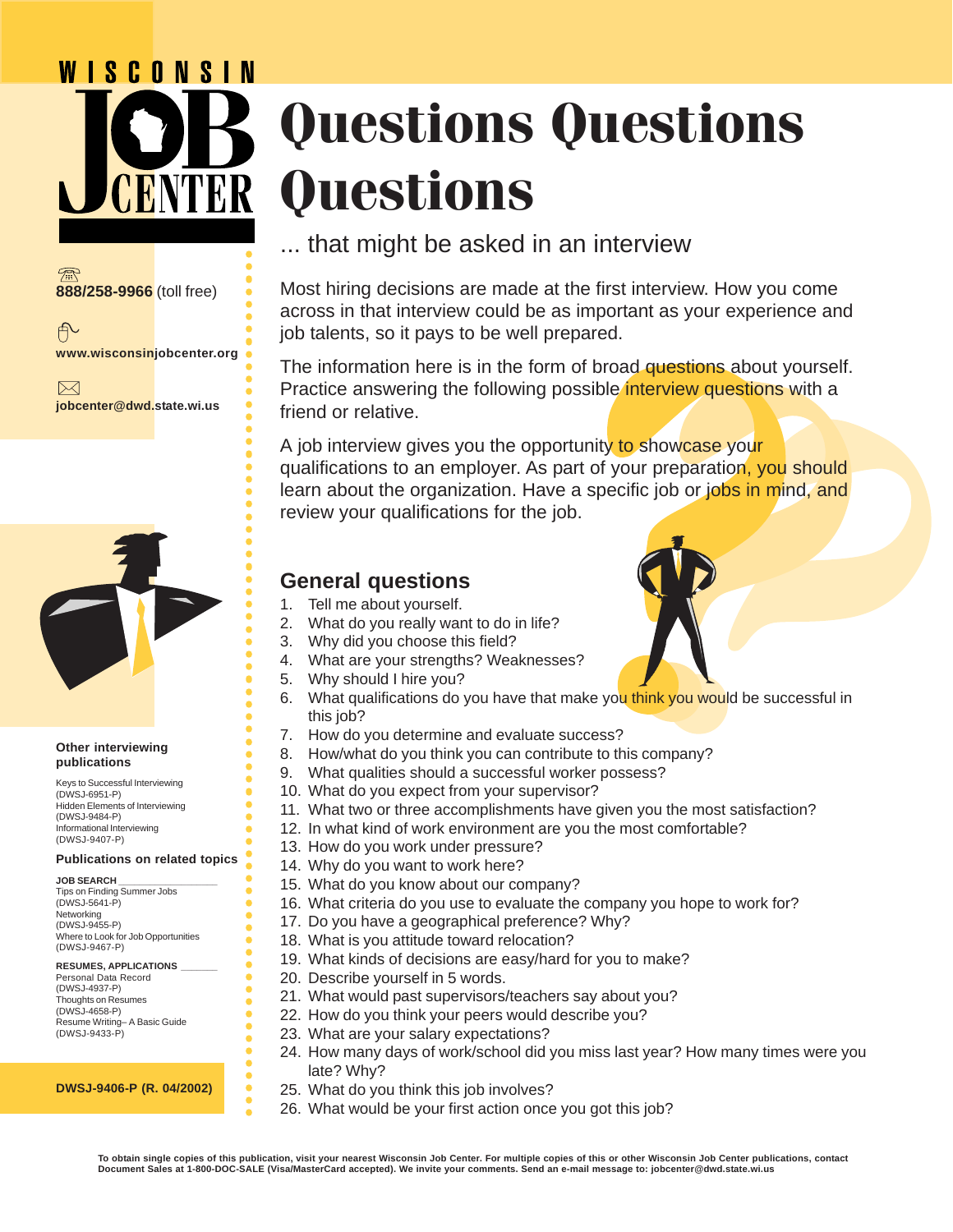- 27. If hired, how long would it take before you become productive?
- 28. Do you have any questions you'd like to ask?
- 29. How would you describe your ideal job?
- 30. We all have areas we need to improve in. In what areas do you feel you need to improve in order to strengthen your work performance?
- 31. Why do you think you're more qualified than other applicants I've interviewed?
- 32. How do you react when given orders?
- 33. Do you have dependable transportation?
- 34. Are you (creative, flexible, a self-starter, organized, etc.)? Give me an example.
- 35. What personal characteristics do you believe are necessary for success in this field?
- 36. Which of your parents has had the most profound influence on you? Explain.
- 37. This field is constantly changing. How have you adapted to change in your past experiences?
- 38. What have you done for your own professional development in the last few years?
- 39. What do you do to keep current professionally?
- 40. This position requires a responsible, reliable and dependable person. Prove to me that you are all three.
- 41. How do you plan and organize major projects?
- 42. What are the most important rewards you expect in your career?
- 43. Which is more important to you: The type of work you're doing or the money you receive for doing the work?
- 44. What motivates you to put forth your greatest effort?
- 45. What have you learned from your mistakes?
- 46. How do you get along with others?
- 47. What do you like to do in your spare time? Do you have any hobbies?
- 48. Do you prefer to work alone or with others? Why?
- 49. Do you consider yourself to be more of a leader or a team player?
- 50. What kinds of people do you find easy/difficult to work with?
- 51. What types of books, magazines, movies do you prefer?
- 52. What book have you read most recently? How long ago was that?
- 53. How much initiative do you take?
- 54. What do you do for fun?
- 55. What part does family play in your life?
- 56. Describe your best friends.
- 57. How much of an effort is it to be tolerant of people with backgrounds or interests different from your own?
- 58. I'm interested in how you manage your time. Describe the system you use to structure your time and establish priorities.
- 59. What makes you unique?
- 60. What professional or community groups are you active in?
- 61. Describe your personality.
- 62. Tell me about a time you had to use effective listening and communication skills to resolve a problem situation.
- 63. Give an example of a time you used your factfinding skills to gather information for solving a problem, then tell me how you analyzed this information to come to a decision.
- 64. Describe a situation in which you had a positive influence on the actions of others.
- 65. Give an example of a time when you had to go above and beyond the call of duty in order to get a job done.

# **Education-related questions**

- 1. Do you have plans for continued studies? An advanced degree?
- 2. What did you like/dislike about school?
- 3. You never received your degree. Why is that?
- 4. Describe your educational background.
- 5. Describe your most rewarding educational experience.
- 6. Which school subjects did/do you like the best? Why?
- 7. Which school subjects did/ do you like the least? Why?
- 8. Which extracurricular school activities did/do you participate in? What did you learn through your participation?
- 9. What kind of grades did/do you get in school? Do you consider your grades to be an
- accurate indicator of what you can do? Why? 10. What led you to choose your major field of
- study? Your college? 11. How was your education financed?
- 12. How did you spend your vacations while in school?
- 13. Do you feel your education was worthwhile? Why?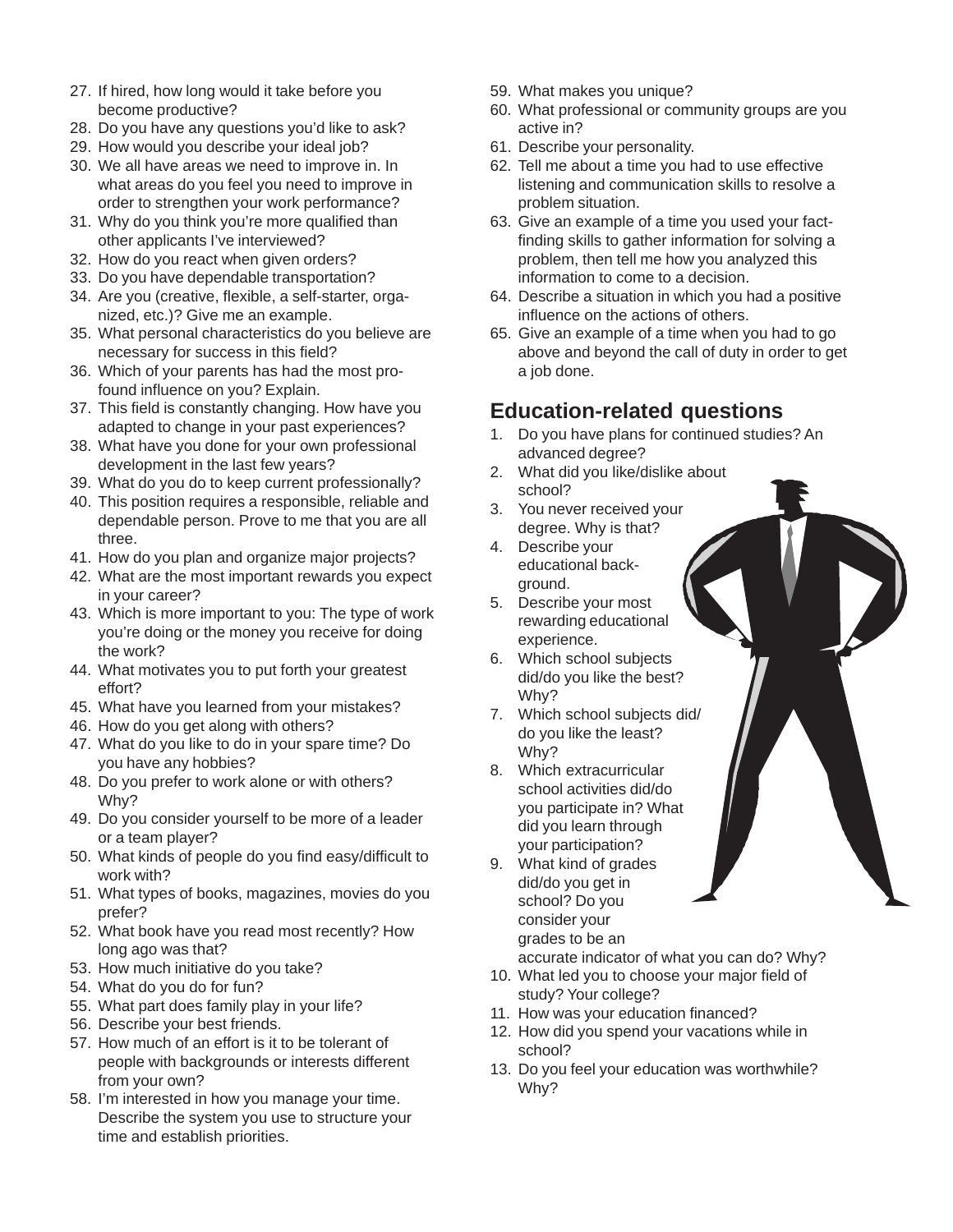# **Work experience, employment status questions**

- 1. Give me a specific example of a problem you encountered at work and how you dealt with it.
- 2. You've been out of work for a while. What have you been doing between jobs?
- 3. What kinds of machines, tools, or equipment can you operate?
- 4. Why did you leave your last job?
- 5. What did you like/dislike about your prior jobs?
- 6. Why do you want to change careers?
- 7. Have you ever been fired? Why?
- 8. Why have you changed jobs so often?
- 9. Give me an example of a time when your employer's policy didn't agree with your own. How did you deal with the situation?
- 10. What did you like about your boss? Dislike?
- 11. What are some of the things about which you and your supervisor disagree?
- 12. This position offers less responsibility and pay than your most recent position. Why are you interested in this position?
- 13. Your work application states that you've been laid off. If your former employer were to recall you, what would you do?
- 14. Tell me about a typical day at the last company you worked.
- 15. What have you learned from some of the jobs you've held?
- 16. Would you raise any objections if we were to check with your former employers for references?
- 17. Tell me about any performance based raises, promotions, bonuses or special assignments you were given.

#### **More questions to consider**

You may be asked about your personal life or health that may not be related to the job. If you believe you are denied a job because of the way you answered any of these questions, you may want to contact the Department of Workforce Development, Equal Rights Division, in Madison at 608/266-6860, or Milwaukee at 414/227-4384.

- 1. Are you married, divorced, separated, or single?
- 2. How old are you?
- 3. How is your health?<br>4. Do you go to church
- Do you go to church regularly?
- 5. Tell me about your financial debts.
- 6. Do you rent or own your home?
- 7. What religious, political, or social organizations do you belong to?
- 8. Are you practicing birth control?
- 9. Do you plan on having more children?<br>10. Were you ever arrested? Why?
- Were you ever arrested? Why?
- 11. How much do you weigh?
- 12. How tall are you?
- 13. What does your spouse do for a living? Your parents? Describe.
- 14. What arrangements have you made for child care? Do you have back-up child care arrangements? Have you lost work time due to problems with your children? Explain.
- 15. Have you ever had any serious illness or injury? Describe.
- 16. Are there any personal, family, or health conditions that would limit your ability to function in this position? Explain.
- 18. What extra out-of-the-ordinary job responsibilities have you taken on?
- 19. Have you done this type of work before? Describe.
- 20. Describe how your job related to the overall

goals of your department and your company.

- 21. What aspects of the job do you consider top priority?
- 22. Tell me about the last time you felt angry on the job.
- 23. Tell me how you've moved up in the organization.
- 24. Describe the most significant presentation/report/ document you have had to complete.

# **Management and supervisory questions**

- 1. What is your management philosophy? Style?
- 2. Describe the process you've used to hire employees. Have you had any hiring surprises or
	- disappointments? Explain.
	- 3. What experience have you had with major expansions or reductions in workforce
	- 4. How many employees have you fired? For what reason? Give me an example of how you went about firing an employee.
	- 5. How would your employees describe you?
	- 6. Do you maintain close checks or loose reins on your staff? Why?
	- 7. What are your feelings about an open door policy?
	- 8. Define Total Quality Management.
	- 9. What things do you think contribute to your success as a supervisor/ manager?
	- 10.What things do you think might interfere with your effectiveness as a supervisor/manager?
	- 11. In what ways do you feel you have improved as a supervisor/manager during the last few years?
	- 12. How do you motivate staff?
- 13. Define participative management. Explain any experience you've had using this management.
- 14. Define a difficult employee. How do you deal with such an employee? Give me a specific example.